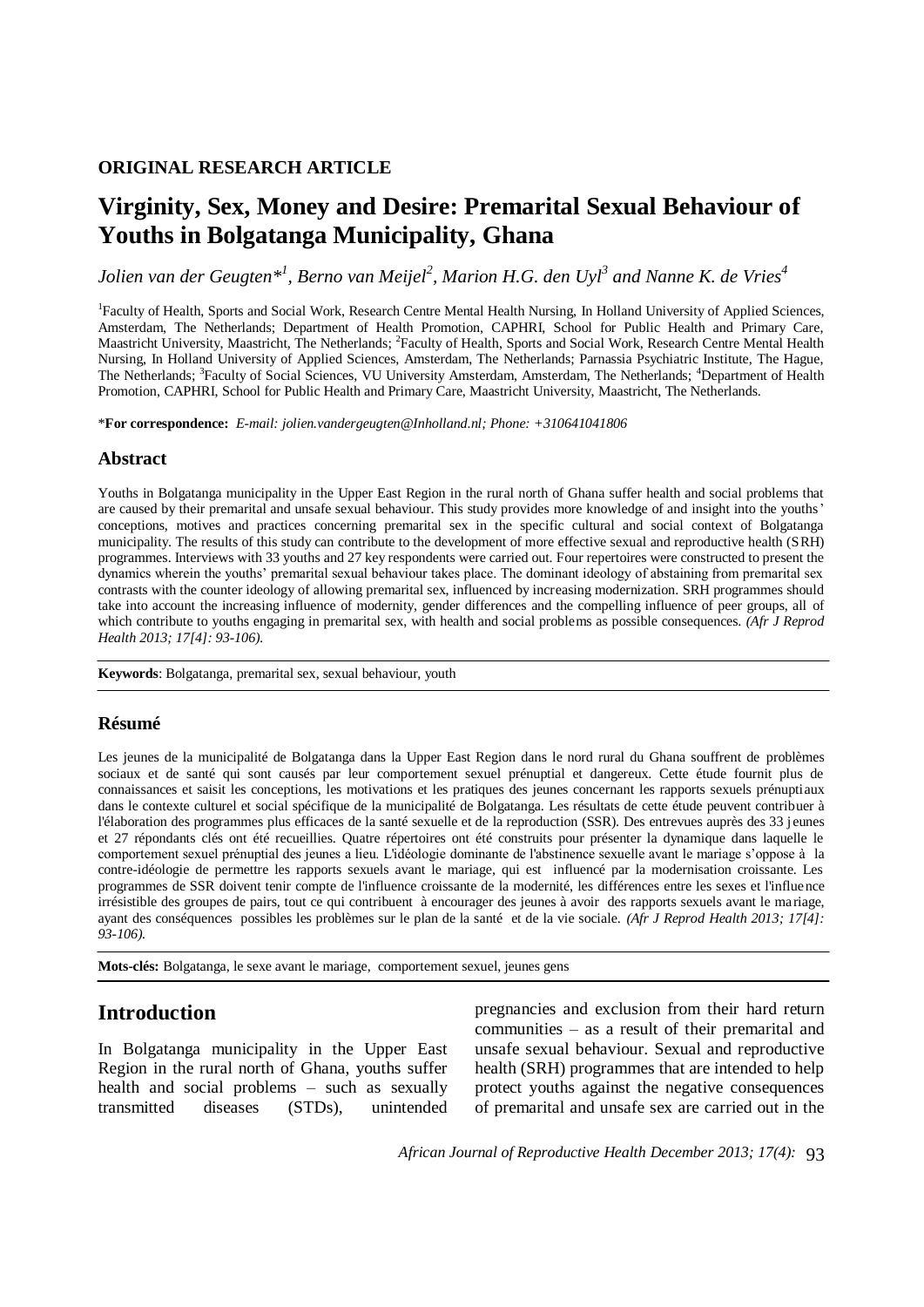region. However, little is known about the youths' conceptions, motives and practices concerning premarital sexual relationships in the specific context of Bolgatanga municipality.

Youths in Ghana have more premarital sexual relationships than in the past, and their marriage age has increased. It is thought that urbanization and modernization have contributed to their changing sexual behaviour, for example through the increased school attendance of girls, the reduced influence of elders and the use of new media<sup>1-3</sup>. However, there have been few studies on the influencing factors for Ghanaian youths to engage in premarital relationships and unsafe sex. The majority of studies focus on actual sexual behaviour and the negative consequences of unsafe sex. They conclude that most Ghanaian youths have little knowledge about the transmission of STDs, family planning and contraceptives $1,4-6$ . . A more fundamental understanding of conceptions, behaviour, practices, knowledge and preferences in specific cultural and social contexts is needed as a basis for the development of effective health programmes<sup>7,</sup> 8 . Furthermore, most of the studies on youths' sexual behaviour have been carried out among large ethnic groups in urban settings and in the southern parts of Ghana, not the more rural northern regions<sup>1</sup>. Therefore, in this article we study the youths' conceptions, motives and practices concerning premarital sexual relationships in the context of Bolgatanga municipality in the Upper East Region in Ghana.

# **Method**

## *Design*

Ethnographic research was used to describe the conceptions, motives and practices concerning premarital sexual relationships in Bolgatanga municipality. Open interviews (individual, in pairs and in small groups) were carried out with 33 youths and 27 key respondents in 2010 and 2011.

### *Setting*

Ghana has almost 25 million inhabitants, divided over 10 administrative regions. Bolgatanga municipality has 132,000 inhabitants and is the capital of the Upper East Region, which has more than one million inhabitants and is one of the poorest regions in Ghana, together with the Upper West Region (702,000 inhabitants) and the Northern Region  $(2,479,000)$  inhabitants)<sup>9</sup>. These three regions are mainly rural. The people live in poor housing conditions in villages and small communities. The main source of income is farming, although some people also engage in such activities as trading, leather work and weaving. School attendance and literacy rates are much lower compared to the rest of Ghana<sup>10-12</sup>.

The dominant ethnic group in the Upper East Region is Mole-Dagbani, which has eight subgroups. One of these is the Frafra. The Frafra, in particular their subgroup the Gurune, are dominant in Bolgatanga municipality. The main religions in the region are Traditionalism (practised by 49% of the population), Christianity (26%) and Islam (24%); the figures in Bolgatanga municipality are Traditionalism 53%, Christianity  $36\%$  and Islam  $9\%$ <sup>10,11</sup>. Some of the Christians and Muslims also abide by traditional elements, such as ancestral beliefs, funerals and marriage rites<sup>10</sup>.

## *Population and sample*

The study population comprised youths aged between 14 and 22 years and key respondents from Bolgatanga municipality, representing rural and urban dwellers, and educated and uneducated persons. The key respondents are adults in different age groups (26–36, 36–55 and 55–76 years) and from various backgrounds, such as teachers, parents, religious leaders, ethnicity experts, social workers and health workers. The perceptions of the key respondents are relevant because they provide complementary information about the sociocultural dynamics and contexts in which the premarital sexual practices of youths take place<sup>6</sup>.

Purposive sampling for both youths and key respondents was done, taking into account gender, age, urbanization and education. Participants were selected and asked to cooperate with the assistance of the Youth Harvest Foundation Ghana in Bolgatanga (the foundation teaches youths about sexual and reproductive health issues, and was a partner in this study), churches, mosques, key local figures and the Ghanaian host family of the first author (JvdG). The majority of those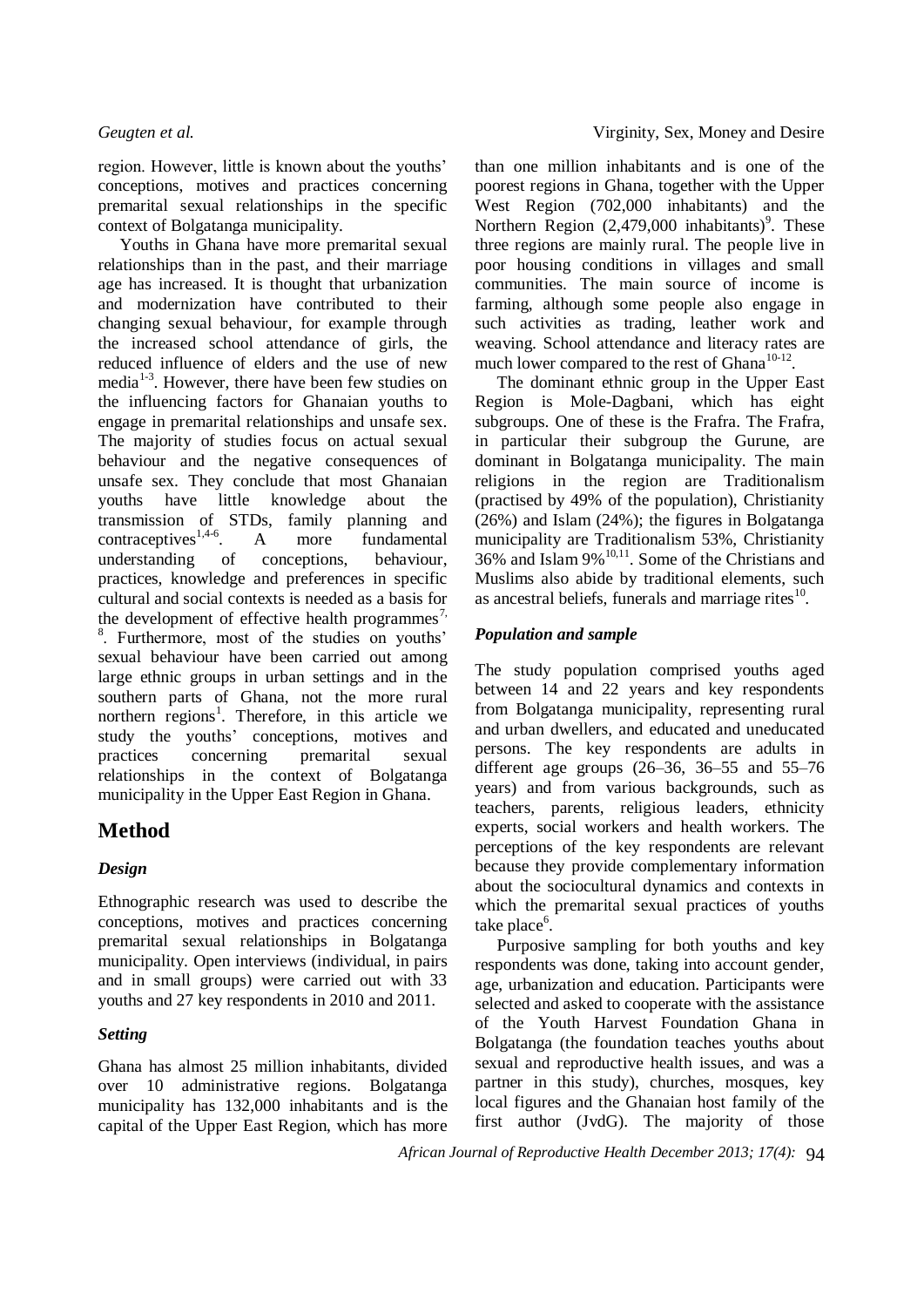approached agreed to cooperate; five youths and two key respondents declined the invitation because of obligations at school, home or work. Participants were included until data saturation was reached.

### *Data collection*

Data were collected in three rounds of open interviews. The first and second rounds with youths and key respondents were conducted in April and May 2010 and in October and November 2010. The third round, which included only key respondents, was carried out in November 2011 (not all key respondents could be interviewed during the first and second rounds).

A total of 26 interviews (individual, in pairs and in small groups) were conducted with 33 youths. Of these interviews, 18 were held in English and eight were held in Gurune and English with the help of a local female interpreter aged 22 years. Twenty-four interviews were held with the 27 key respondents; of these interviews, 19 were held in English, and three were held in Gurune and English and two were held in Gurune with the assistance of two local female interpreters (the previously-mentioned interpreter and an interpreter aged 31 years, who assisted with one interview).

The interviews took place in both formal and informal settings, using the same topic list with all participants. The main topics were their cultural and religious conceptions and practices concerning sexual and relational behaviour, and the sexual and relational behaviour of the youths. The subtopics were boyfriend–girlfriend relationships, falling in love, sexual practices, STDs, unintended pregnancies, condom use, marriage, puberty and parenting. The order in which the topics were discussed depended on the participant's answers to the previous questions. The interviews lasted 20– 75 minutes.

Twenty-two of the 26 interviews with the youths and 18 of the 24 interviews with the key respondents were carried out by the first author (JvdG, Dutch woman). Two Dutch female Bachelor students carried out four interviews with the youths and six interviews with key respondents, all in formal settings and supervised by the first author. The interviews in the formal

settings (12 with youths, 17 with key respondents) were digitally recorded and transcribed verbatim by the first author and the Dutch students (checked by the first author). The remaining interviews in the informal settings (14 with youths, five with key respondents) were not digitally recorded; however, field notes were processed the same day, based on draft notes taken during the interviews by the first author and on interviewer recall. During the periods of fieldwork, the first author was hosted by a Ghanaian family.

## *Data analysis*

The qualitative data analysis software ATLAS.ti was used to analyse the data. As a first step, open coding was used for both the verbatim transcriptions and the field notes $13$ . Based on the interrelated open codes, categories were developed by axial coding. The focus during the development of the categories was on the youths' conceptions of and their reasons to engage in or abstain from premarital sex, and the relevant conceptions and opinions of key respondents. Some categories (e.g. abortion) were deleted because they were not relevant to this study. Based on the links between the categories, central themes were defined. Finally, four interpretative repertoires were inductively constructed, based on the categories and central themes. Repertoires are defined as 'recurrently used systems of terms used for characterizing and evaluating actions, events and other phenomena' (pp.149)<sup>14</sup>. The coding in ATLAS.ti was carried out by the first author; methodological aspects of the research, the coding processes (development of codes, categories and themes) and contradictions that were identified during the analysis were documented and systematically discussed by the research group (JvdG, BvM, MdU, NdV). For privacy reasons, the names of the participants have been anonymized.

# **Results**

This section presents the demographics of the participants, followed by the four interpretative repertoires that were derived from the data. The repertoires – namely 'Virginity is a treasure', 'just a boyfriend–girlfriend', 'It's all about the money'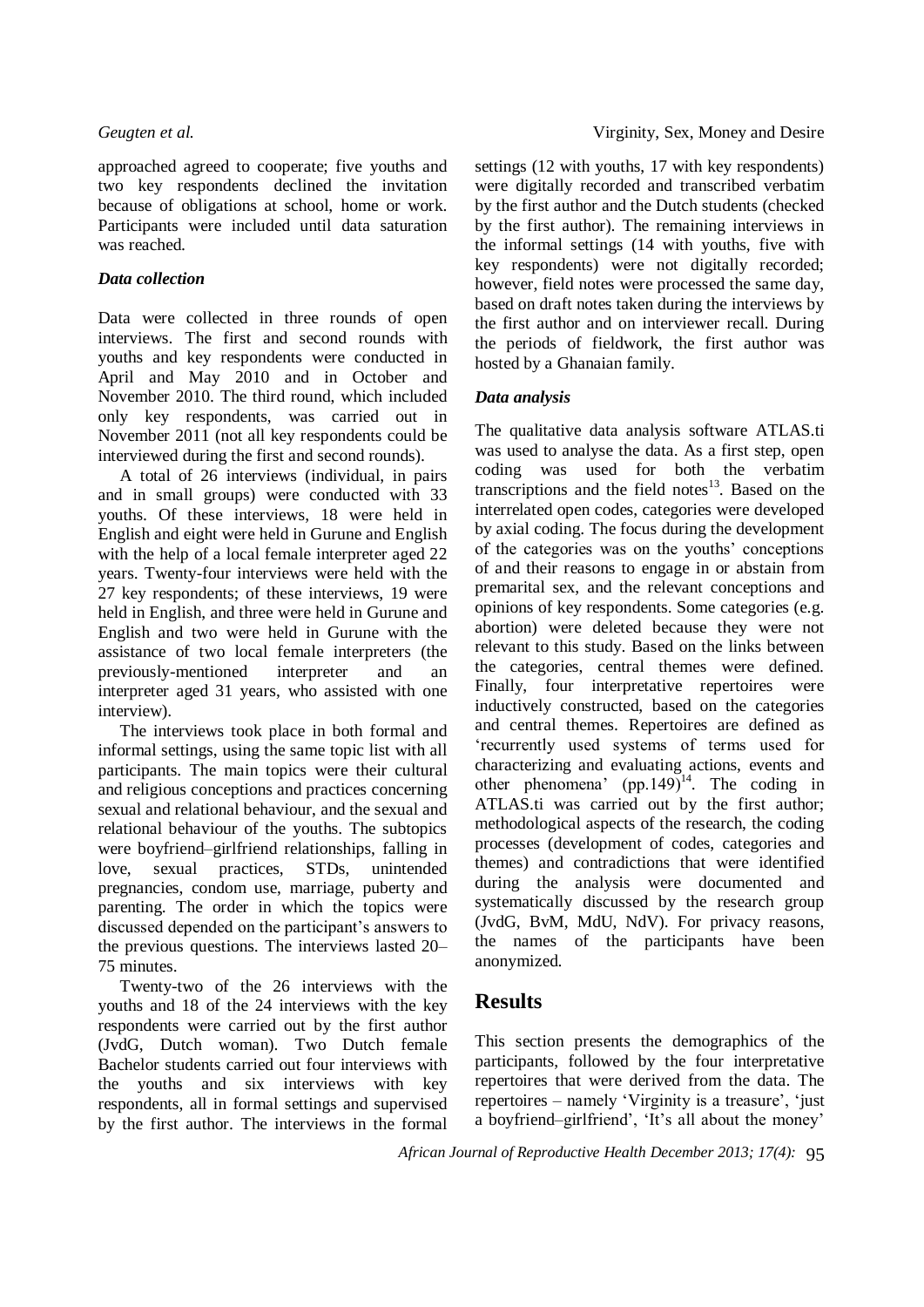and 'the feeling like doing it' – provide insight into the conceptions, motives and practices concerning the youths' premarital sexual behaviour.

|  | Table 1: Demographics of the youths |  |  |
|--|-------------------------------------|--|--|
|--|-------------------------------------|--|--|

| Interviews youths $(n=33)$              | Number $(\% )$                     |  |  |
|-----------------------------------------|------------------------------------|--|--|
| <b>Sex</b>                              |                                    |  |  |
| Male – age range                        | $21(64\%) - 16 - 22 \text{ years}$ |  |  |
| Female - age range                      | $12(36\%) - 14 - 22$ years         |  |  |
| <b>Ethnicity</b>                        |                                    |  |  |
| Frafra                                  | 28 (85%)                           |  |  |
| Hausa                                   | 1(3%)                              |  |  |
| Bakasan                                 | 1(3%)                              |  |  |
| Unknown                                 | 3(9%)                              |  |  |
| <b>Urbanization</b>                     |                                    |  |  |
| Bolgatanga municipality                 | 30 (91%)                           |  |  |
| - Rural community                       | 23 (70%)                           |  |  |
| - Bolgatanga town                       | 4(12%)                             |  |  |
| - Not specified                         | 3(9%)                              |  |  |
| Bongo District <sup>a</sup>             | 3(9%)                              |  |  |
| <b>Religion</b>                         |                                    |  |  |
| Christianity                            | 13 (40%)                           |  |  |
| Islam                                   | 5 (15%)                            |  |  |
| Traditionalism                          | 1(3%)                              |  |  |
| Unknown                                 | 14 (42%)                           |  |  |
| <b>Education</b>                        |                                    |  |  |
| Male youths $(n=21)$                    |                                    |  |  |
| No education                            | 1(5%)                              |  |  |
| School dropout primary/JHS <sup>b</sup> | 3(14%)                             |  |  |
| <b>Attending JHS</b>                    | 5(24%)                             |  |  |
| Attending SHS <sup>b</sup>              | 5(24%)                             |  |  |
| Completed SHS                           | 6(29%)                             |  |  |
| Attending polytechnic                   | 1(5%)                              |  |  |
| Female youths $(n=12)$                  |                                    |  |  |
| No education                            | 1(8%)                              |  |  |
| School dropout primary/JHS              | 3(25%)                             |  |  |
| <b>Attending JHS</b>                    | 1(8%)                              |  |  |
| Completed JHS                           | 2(17%)                             |  |  |
| <b>Attending SHS</b>                    | 3(25%)                             |  |  |
| Completed<br>SHS<br>tertiary<br>or      | 2(17%)                             |  |  |
| education                               |                                    |  |  |

<sup>a</sup> Schooling in Bolgatanga municipality

<sup>b</sup> JHS: Junior High School; SHS: Senior High School

### *Demographics of the participants*

The sample comprised 21 male and 12 female youths from Bolgatanga municipality. The male youths were unmarried and aged 16–22 years. The female youths were aged 14–22 years; four were married (aged between 18 and 21 years; two had children and two were pregnant). Information about their religion, ethnic group, urbanization and educational background is given in Table 1. The percentage of youths having the Traditional religion is relatively low. This was taken into account in the analysis of the interviews; however, it did not seem to indicate major differences in the

analysis of repertoires. Apart from the youths, open interviews were conducted with 27 key respondents (17 men and 10 women) from various backgrounds: they were teachers, parents, social workers, health workers, ethnicity experts or religious leaders (see table 2). Ten of them were aged between 26 and 36 years, 12 between 36 and 55 years, and five between 55 and 76 years.

**Table 2:** Demographics of the key respondents

| <b>Interviews key respondents</b> | Number $(\% )$ |  |  |  |
|-----------------------------------|----------------|--|--|--|
| $(n=27)$                          |                |  |  |  |
| <b>Sex</b>                        |                |  |  |  |
| Men                               | 17 (63%)       |  |  |  |
| Women                             | 10(37%)        |  |  |  |
| Age                               |                |  |  |  |
| $26 - 35$ years                   | 10(37%)        |  |  |  |
| $36 - 55$ years                   | 12 (44%)       |  |  |  |
| $56-76$ years                     | 5 (19%)        |  |  |  |
| <b>Ethnicity</b>                  |                |  |  |  |
| Frafra                            | 18 (67%)       |  |  |  |
| Moshi                             | 1(4%)          |  |  |  |
| Kassena                           | 1(4%)          |  |  |  |
| Dagao                             | 1(4%)          |  |  |  |
| Unknown                           | 6(22%)         |  |  |  |
| <b>Urbanization</b>               |                |  |  |  |
| Bolgatanga municipality           | 27 (100%)      |  |  |  |
| - Rural community                 | 12(44%)        |  |  |  |
| - Bolgatanga town                 | 6(22%)         |  |  |  |
| - Not specified                   | 9 (33%)        |  |  |  |
| <b>Religion</b>                   |                |  |  |  |
| Christianity                      | 15 (56%)       |  |  |  |
| Islam                             | 4(15%)         |  |  |  |
| Traditionalism                    | $3(11\%)$      |  |  |  |
| Unknown                           | 5(19%)         |  |  |  |
| <b>Backgrounds</b>                |                |  |  |  |
| <b>Teachers</b>                   | 6(22%)         |  |  |  |
| Parents                           | 3 (11%)        |  |  |  |
| Ethnicity experts                 | $3(11\%)$      |  |  |  |
| Health workers                    | 2(7%)          |  |  |  |
| Social workers                    | 2(7%)          |  |  |  |
| Religious leaders <sup>a</sup>    | 4(15%)         |  |  |  |
| Elderly                           | 4(15%)         |  |  |  |
| Young adults (26, 29, 34          | $3(11\%)$      |  |  |  |
| years)                            |                |  |  |  |

<sup>a</sup> Youth pastor, youth president in church, traditional leader, assistant imam

### *'Virginity is a treasure'*

The youths to whom these repertoire apply spoke repeatedly about their abstinence from premarital sex. This emphasis on virginity should be placed in the cultural context of Bolgatanga municipality. In the locally dominant Frafra culture, it is most important to continue the patrilineal line through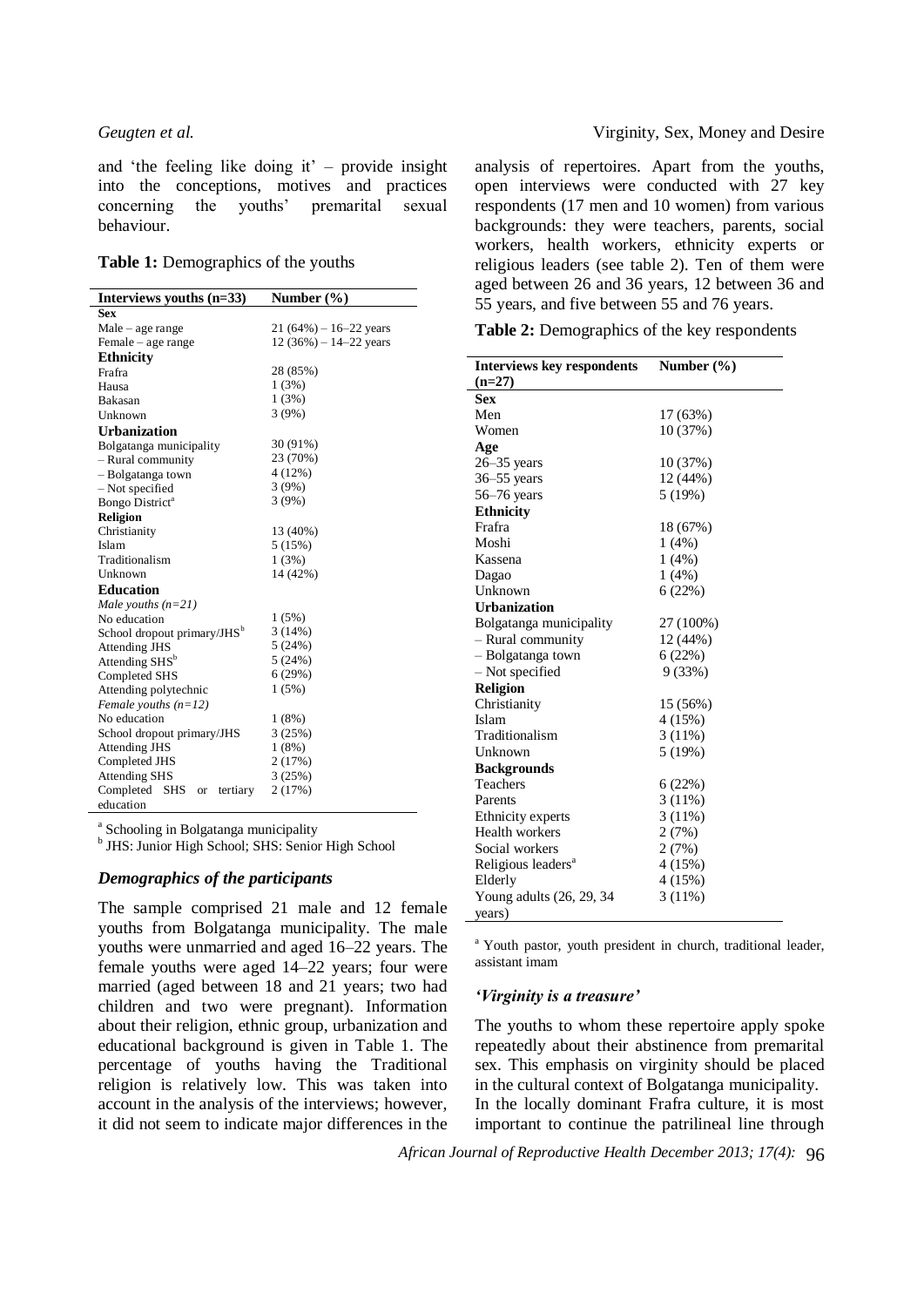new-born children in order to satisfy the ancestors and the spirits and to preserve the family's reputation. Children belonging to the line of their father and baby boys are preferred over baby girls. Moreover, male children are supposed to support the family financially and to take care of their parents when they are old. It is most important for a man to marry a fertile and virgin woman from a good family.

Following the traditional Frafra culture, marriage is contracted between two families from different lineages of the same ethnic group. Today, however, most men and women find their own husband or wife, who may even be from a different ethnic group, without their parents' intervention. Marriage itself, however, is still an agreement between two families. A traditional Frafra marriage is contracted with the gift of a calabash, a fowl and four cows from the man's family to the woman's family. Only upon the exchange of the fowl (which stands for the woman's virginity) is the marriage traditionally valid and the children belonging to the father and his family line. The marriage rituals are still widely practiced, especially by the Traditionalists and the Christians. The Frafra tradition prescribes abstinence from sex before marriage, although this sexual ideology might have gone hand in hand with a practice of sexual contacts between youths in the past as well as in the present. This ideology of abstinence corresponds with the vision of the Christian and Islamic religion in the research area. Mamiya (ethnicity expert, 76 years, Christian) said: *'That is what I know about the traditional way. Yeah, the best thing, the most important thing, is that there is no relationship, no coitus!'*  Also John (teacher, 31 years, Christian) stated: *'Because sex is for marriage. That is what makes marriage sweet […]. They make every efforts to marry. Because it is only in marriage that you can have sex'* 

The story of Mary (unmarried, 22 years, Christian) is typical of the repertoire 'Virginity is a treasure'. Mary was very resolute about keeping her virginity until marriage. She explained that as a virgin you will get the right partner, and that your partner and the community will respect you. Following her Christian religion, she also believes that: *'if you are a virgin, many times you are* 

*praying, God answers you very fast.'* She also said that virginity protects you against diseases and pregnancies. It appeared from her stories, however, that people try to encourage her to lose her virginity. To illustrate this, it is relevant to know that Mary's parents died, and that she had to drop out of school because the lady who paid her fees also died.

In school, some female classmates of Mary had sex with men in exchange for money to buy ingredients for the dishes they made for the home economics course. Her classmates also received material gains for their sexual activities, such as biscuits and drinks. However, they did not allow Mary to share any of this, because Mary refuses to have sex with men. Her classmates made fun of her and called her *Osofo Maame* ('pastor's wife'). Her Christian religion is important to Mary: *'I tell them that, the God that has brought me to the school will supply my need.'* Because of her orphaned situation, she thought she would never have the opportunity to go to school again.

Mary defends her virginity in various situations and avoids places and activities where she would meet men. She said: *'I did home economics, so most of times we work in the restaurants, the bar, those who sell food, beer and all that. But me, I just told myself that I won't work there. Because I'm a Christian, I'm praying to live, I'm trying to live a righteous life and working there you see a lot of things, and like men coming there too.'*

This avoidance aspect was also found in the interviews with other young women. For example, Grace (20 years, Christian) explained that she will not meet men in private: '*So if you involve into that even though the boy might not have that intention, while you sitting with him talking. Maybe he will touch you like this and you feel*  [laughs] *you feel something. And so, that maybe so, say "Oh, hug me". From there* [laughs] *it happens gradually. And you involve yourself into that.'* 

Without parents and without a school certificate, Mary's prospects in Bolgatanga municipality are probably not good. However, according to the youths and the key informants, young virgins are still highly valued by in-law families, especially the men and the mothers-inlaw. Moreover, they assume that as a virgin you do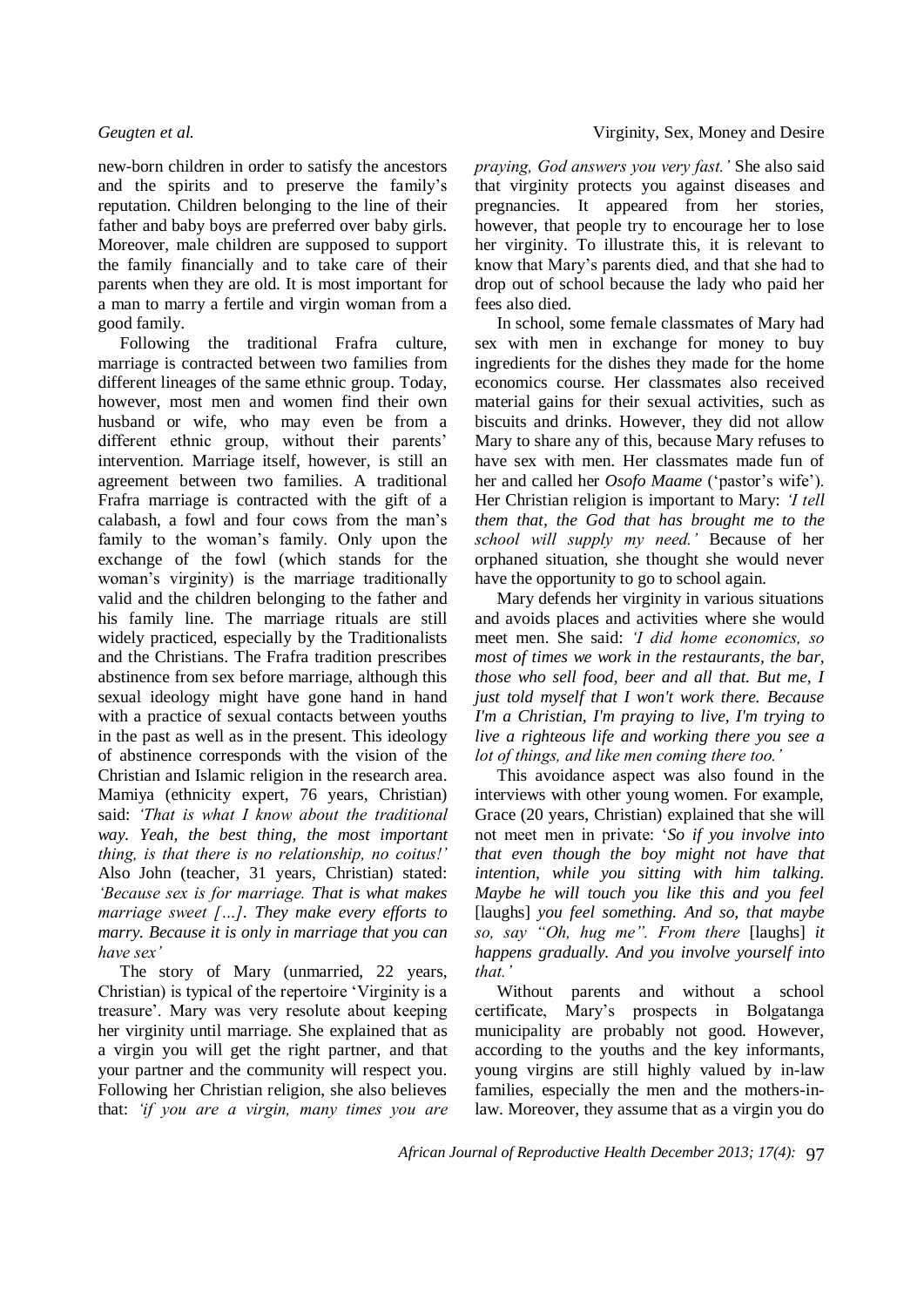not have STDs, or mutilations of the womb caused by abortion that can threaten fertility.

The circumcision of girls used to be a common practice among the Frafra and the Muslims in Bolgatanga. Although female genital mutilation (FGM) prevalence among 14- to 25-year-olds has decreased in the research area in recent years (e.g. from 14% in 1995 to 5% in 1999), it is difficult to investigate and monitor this hidden practice $15$ . Girls are circumcised when they reach puberty in order to temper their sexual desires and thus keep their virginity. Both the interviewed youths and adults were aware of FGM; the youths, however, did not think that FGM still happens in their area. Some of them explained that they learn about it at school, and that it is forbidden and punishable by Ghanaian law.

In contrast to the women, there are no specific cultural or religious practices concerning the virginity of men. In the Frafra culture, and in the Traditional or Islamic religion, men are allowed to have a polygamous marriage. Samuel (ethnicity expert, 35 years, Christian) said about marriage in the Traditional religion: *'For a man, if you have sex before marriage, one is like it's even difficult to verify. Number two, people who even see it as normal so there is nothing wrong with it. Because if I marry as a man in my custom or my culture, I can marry another woman. I can even keep a concubine.* 'As regards the male youths, it became clear that most of them practice premarital sex and that only a few of them want to wait until marriage, in the name of their Christian faith. David (29 years, unmarried, Christian) explained that *'the spirit and the flesh they keep fighting. […] The flesh wants to weaken you'.* He said that you have to be a principled person 'to fight the flesh', indicating that it is difficult not to engage in premarital sex. The male youths who were convinced of the value of their virginity were also being pressured. David explained that *'boys who are principled are tagged as stubborn and arrogant'*. John (teacher, 31 years, Christian) said that they call him *colo* (referring to the olden days) because he is not modern.

Another reason for both male and female youths to abstain from premarital sex is their education. Those who were seriously involved with their education and had ambitions explained

that their concentration on their education is more important than engaging in sex. Abdul (21 years, Muslim) said: *'So I sat down and think of it. If I want to take my mind and focus on what, girls, I will not study. So let me quit, if there's love between me and you, one day we will meet. Please let me study.'* 

The Ghanaian government also encourages abstinence. Its policy is based on the ABC approach, which stands for 'Abstinence', 'Be faithful if you do not abstain' and 'Condom use if you are not faithful'.

It can be concluded that in Bolgatanga municipality, it is much more important for female youths to remain virgins than it is for male youths, as virgin women are traditionally highly valued by their future husbands and in-law families, which enables them to secure their future. In contrast, the premarital sexual activities of male youths will not affect their social status. Both male and female youths stated that they abstain from premarital sex because of the teachings of their Christian or Islamic religion, and because they want to succeed in their education and their career without premarital sex distracting them from it. It was also noted that those who wanted to remain virgins were explicit about their conviction to abstain from premarital sex and to defend their attitude. At the same time, it is obvious that they do not put themselves to the test: they avoid situations and activities were they can meet the other sex, for example in bars. They defend their virginity as a treasure, against pressure from their peers to abandon this principle.

### *Just a boyfriend–girlfriend'*

The youths who are sexually active explained that premarital sexual relationships are just a normal thing in today's cosmopolitan world. Ayine (male, 21 years, Traditional religion): *'Yeah, yeah we do it before marriage. We believe in it. Actually because I think, I know it's important before marriage because you have to know your partner sexually.'*

The key informants noticed that the sexual behaviour of youths has changed. According to them, these days some of the youths in Bolgatanga have premarital sexual relationships at an early age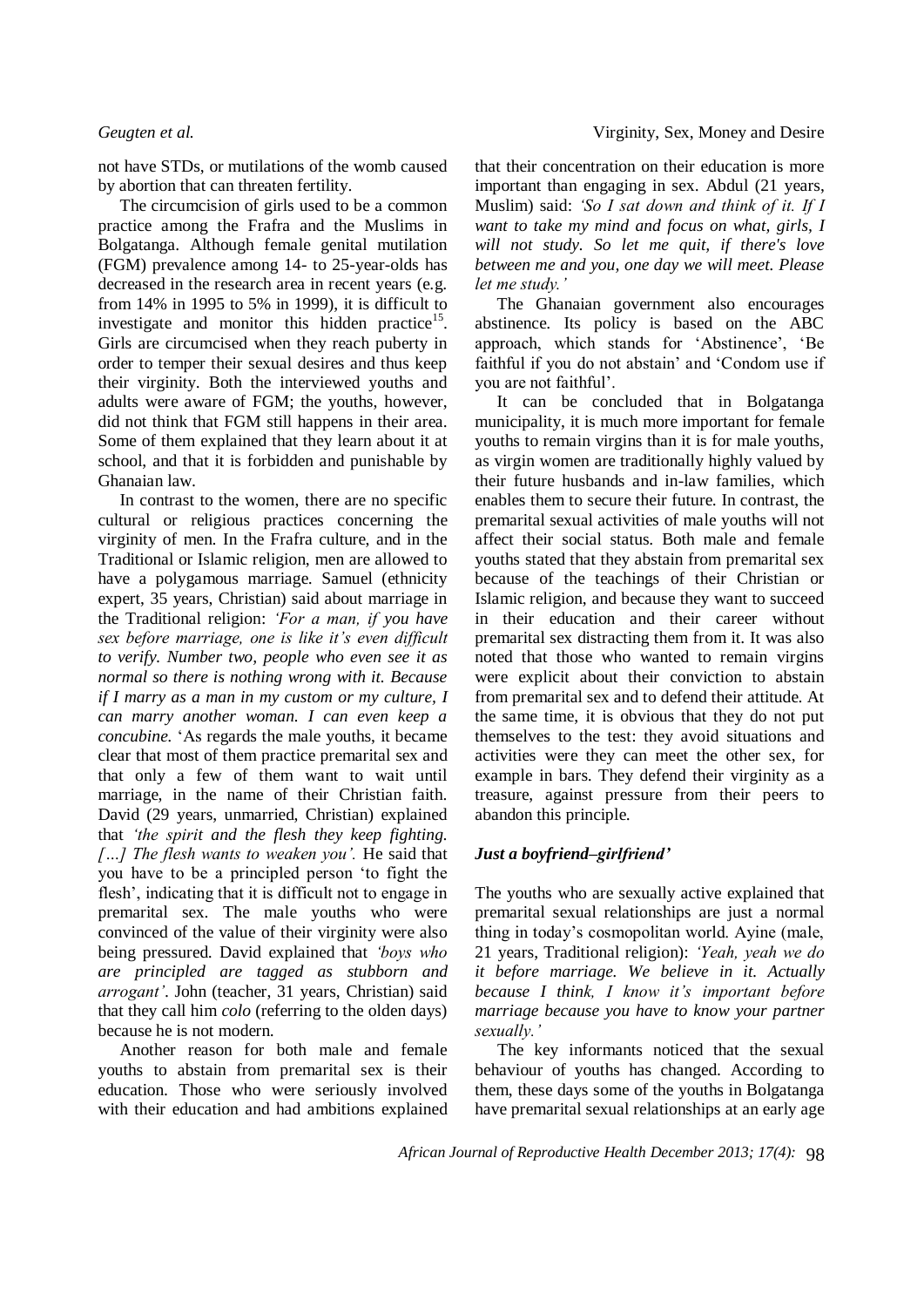instead of waiting until they are married. Mohammed (55 years, Muslim) said: *'Islam is against having sex before marriage. […] But like I told you, we are living in a cosmopolite area. Here we have what we call girlfriend, boyfriend, lovers.'*

The influence of modernity was mentioned by both the youths and the key informants. In addition, the availability of new media in Bolgatanga municipality has increased. The youths learn about relationships and sex/premarital sex around the world through television and the internet, in particular sites like Facebook and YouTube.

Parents and schools do not allow youths to have boyfriend–girlfriend relationships, because it is believed they are not of the right age and it might affect their education. Felicity (teacher, 39 years, Christian) said: *'It has some effects on the boy and girl. Those things happen. You know the boys and girls cannot concentrate. Because of that we don't allow them.'* 

It is common for youths to have boyfriends or girlfriends, however, particularly if they attend boarding school at secondary and tertiary level, where youths live with their peers, without the authority and influence of their family. Gifty (woman, 18 years, senior high school student, Christian) said: *'Actually with schools like this, having boyfriends and girlfriends, it happens in school. And that one you can't prevent them. The teachers self can't prevent them.'*

Both male and female youths said that they start a relationship because they are 'in love'. Some said, however, that it is not possible to really be in love at a young age, while others said that it is possible to fall in love at school and marry that person in the future. Love was also explained in gender-specific terms: girls said that boys 'fall in love' for sex, while boys said that girls 'fall in love' for money and gifts. Gifts and 'chop money' (money to buy small snacks or drinks) are indeed reasons for some girls to have relationships, although to them it is seen as part of the relationship and not as a direct exchange in sexual practices. Some male youths start stealing for their girlfriends, because they are in love and are afraid that their girlfriends will leave them. Abdul (21 years, Muslim) said: *'If you ask me* 

*please I want money to buy brassier or pant, and I don't have and I love you. What will I do? I don't have anywhere to get the money from, but I rather do what, steal and give you the money. That's girls' pressure.'* Another reason to engage in a relationship is peer pressure: when all their friends have boyfriends or girlfriends, some youths feel they should also have one or at least try it.

Popular places for 'marketing' – a term used for finding and meeting your boyfriend or girlfriend – are at school, at funerals, on the street and in the market. Although forbidden, according to the youths it happens regularly that they meet in the night in empty classrooms or in the bush at the campus. Funerals are celebrated for a couple of days in the traditional way, with music and dance, and people drink alcohol. Sexual activities take place on those events in hidden places.

Sex is an important aspect in boyfriend– girlfriend relationships. Both male and female youths said that without sex, there is no love in a relationship. Clement (20 years, Christian) explained: *'You see one thing that is now happening here […] When you pick a girl, and make her your girlfriend, and you don't have sex, they say it's not love. You understand. It's not love, because and they are, when you don't have sex with the girl, like uhh that love is not lasted. It will so end. That's what it is always compelling to do it.'* 

According to the youths, having sex in general is important, and so too is the moment of the first sexual act. In a relationship, sex should not be delayed longer than a couple of weeks, or even no longer than one week, otherwise they will think that their boyfriend or girlfriend is cheating. They can also be suspicious when there is no frequent sex in the relationship. Mistrusting each other also involves unprotected sex and the risk of contracting STDs. Peter (19 years, Christian) explained that he does not trust women: *'Nowadays, we don't trust girls. Because the sicknesses are now many. You can't even, if you have a girl, you are going to marry, you have to study the girl, and then you can even go for blood test. Before you get married. If not you can sleep with the girl, maybe the girl or the boy will even have diseases.'*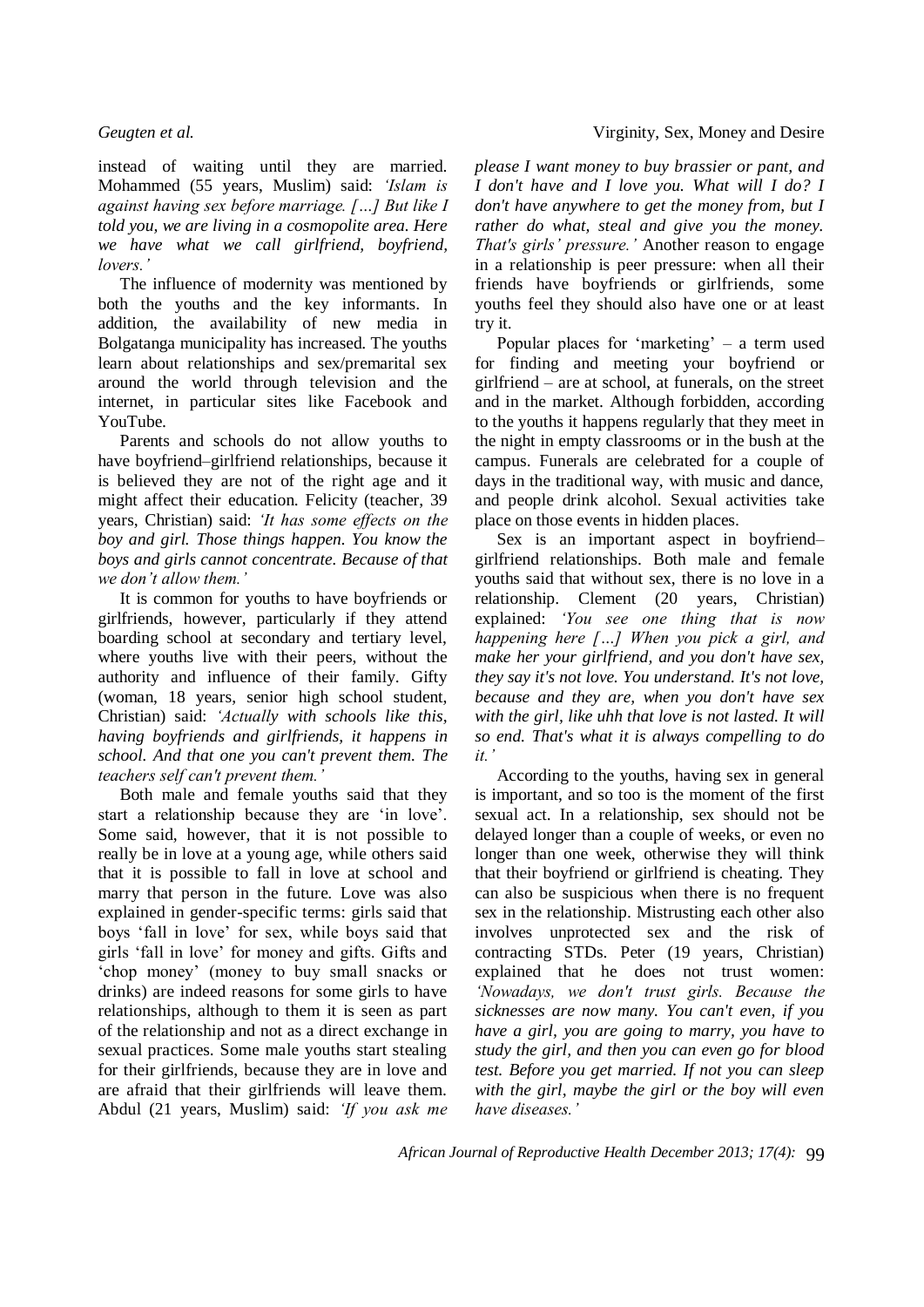Another risk posed by unprotected sex is pregnancy. According to the youths and the key informants, unwanted pregnancies regularly occur among the young women in Bolgatanga. A nationwide survey reports that 13% of 15- to 19 year-olds had ever been pregnant and that 9% had ever a child<sup>6</sup>. There are no actual data available about Bolgatanga municipality. These young mothers generally have to take care of their babies. Moreover, they leave school during their pregnancy, and many do not return to school after giving birth. Ruth (26 years, unmarried social worker, Christian) explained what she tells her female students about premarital sex: *'So sometimes if you are students, especially if you are in the senior high school, I will counsel you against it. Because you can easily get pregnant. If you get to the university you are mature enough to take your own decisions. […] But if you are in the senior high school. You don't have anything doing, you can just get pregnant and you have to drop out of school.'*

According to some of the female youths, if a boy gets a girl pregnant, he and his family will deny that he is the father, saying that if the girl had sex with him she will have had sex with other boys, too. Joyce (15 years, Christian) said: *'I have a cousin who is pregnant. And then when my father was questioning her, how she got pregnant, she said she had a boyfriend. [...] He denied it so that girl is now in the house. She can't go to school again. [...] The thing is, you have to believe the boy because there is a saying most of these boys use, they say 'If a girl was able to let me have sex with her, then what is the proof that she never had sex with other guys?.'*

Premarital sexual relationships among youths are more common today. However, premarital sex is more tolerated among male than female youths. Although the youths spoke about it as 'just' a boyfriend–girlfriend relationship, there are several expectations in the boyfriend– girlfriend relationships that are contradictory and thus problematic. Different motives to engage in boyfriend–girlfriend relationships appear: peer pressure, love, sex and material gain. Peer pressure, love and sex were found as motives for both male and female youths, but more strongly

for the former. Material gain is perceived as a motive only for female youths.

### *'It's all about the money'*

The repertoire 'It's all about the money' includes different aspects of sex in exchange for money. In the research area, there are female youths who have sex with boys and men in exchange for money; this is defined as 'transactional sex'. They do so in order to be able to pay for or buy food, shelter, clothing, school fees, school uniforms, mobile phones, trendy dresses and jewellery. The male youths who engage in transactional sex with them are mostly about the same age or a couple of years older. The men involved are called 'sugar daddies'; many are married and provide the needs of female youths in exchange for sex.

According to the participants, transactional sex is practised by female youths because of poverty, and they think they do not have another option. Mary (22 years, Christian) explained about getting money for the practical assignments in school: *'They have about three boyfriends, they will go to this boy this week, for the money. They will come and cook. After the practical they will send the food to the guy. And the next week again they go to the other one. The next week again they go to the other one. If you are going to say that what they are doing is not good. This is what they will tell you. What else can they do? Where will they get the money?'*

Most of the girls who look for a job to earn money do not succeed, because of the low employment rates. As a result, girls have sex with men in exchange for money. Felix (parent, 63 years, Christian) explained: *'They don't like it, but because of the poverty, the girl runs from the village to town to come and work. She comes the whole day, she has not got a work to do. And just as she's roaming about looking for job, boys and men see them. And they lure them with money. So they get themselves involved in all these things. So poverty can lead them to do that. Normally a normal girl will not like to do that. But because she's hungry.'*

Some female youths have transactional sex because they are pressured by other girls. Girls who do not have transactional sex are not allowed to share the food and other gains, and they do not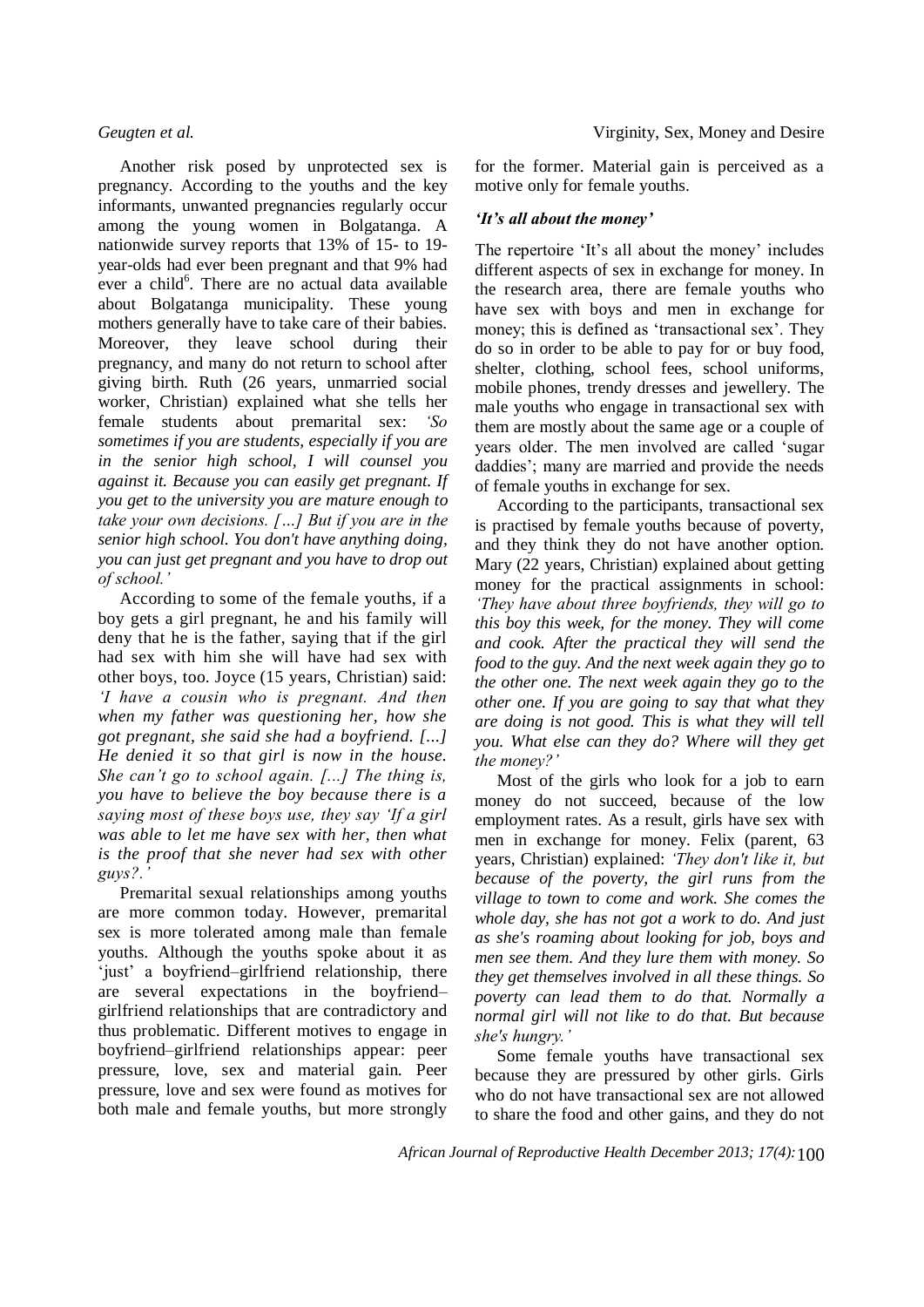have money for special clothing and jewellery. Grace (20 years, Christian) explained that a girl does not always have transactional sex because she is in need: *'Though your parents are catering for you, they provide with whatever you want for you. But you are not into it and you are moving with a group of people. There's a great influence that will lead you to that. […] So me sometimes it is pressure for this thing, peer pressure or influence from friends that used to that. It is not because of this thing, financial problems.'*

It also happens that intercourse first occurs without a transactional purpose, but the male youth then gives the girl or woman money to encourage her to have sex with him again.

Transactional sex in Bolgatanga municipality has both negative and positive consequences. The girls will use all available means to secure a better future than their families have, and they use transactional sex to achieve this. With the money, the material gains and perhaps later their school certificate they can support their family and the family can be proud of them. On the other hand, these girls are seen as prostitutes, because they have transactional sex with numerous boys and/or men. Some key informants said that the girls think that their transactional sexual behaviour is temporary. Nevertheless, when they want to marry, their past can be a barrier. Following tradition, the background of the woman will be investigated in order to find out about her family and her behaviour. John (teacher, 31 years, Christian) explained: *'And she thinks that, 'I am doing this because I am scholar. I need money too. But when I complete I get money and I will stop'. That's what they think. […] And for us here, I must be frank with you, the very man who go around sleeping with the same women, do not want to marry any women that people have slept with. […] And so they will always investigate into your background, to know how far you have been before.'* If the potential family-in-law finds out that a woman has had a lot of sex partners in exchange for money and material gains, the marriage could be cancelled.

Pregnant girls who are involved in transactional sex run the risk of being repudiated by the community, having to undergo mutilating abortions and dropping out of school. Moreover,

there is a high chance that they will be dumped by their sugar daddies, for instance if they become pregnant or when they grow older. Eric (teacher, 33 years, Christian) explained: *'Just as you are a young girl, that man was providing your needs for you. If you are growing, just assume the lady has delivered two three times she definitely becomes old. And the man wants this, to be going in for young girls. So he goes in for another young girl. […] So the girl end up by being a single parent and before you realize she run down to Kumasi to be washing bowls in a restaurant.'*

In conclusion, some female youths in Bolgatanga municipality have transactional sex. Their motives are often related to poverty, but the money and material gains can also provide for luxury items. The consequences of transactional sex affect their health, social status and prospects.

This repertoire, although it appeared very clearly from the analysis of the interviews, is the only one that is primarily based on information about the behaviour and motives of others. None of the participants identified themselves directly with this repertoire, which might be because of the size of the sample or the negative view that this behaviour receives. The character of this repertoire corresponds with research conducted in the south of Ghana; most women expect some support from their partners, also in premarital relationships $^{16,17}$ . Women expect support for living and maintenance, financial security and fashion<sup>16</sup>. Also in other African countries, girls have sex to cover education-related expenses, and peer pressure motivates them to have sex in exchange for luxury items. Extreme poverty is usually not their main motive $18,19$ .

### *'The feeling like doing it'*

This repertoire concerns male youths. According to their stories, and the stories of the female youths and the key informants, some of them want to have sex whenever they feel like it. Their carnal desire can be aroused by their thoughts and feelings, as well as by the appearance of girls or young women. For instance, some male youths stated that they are provoked by the way girls dress and behave. Ayine (male, 21 years, Traditional religion) said: *'You see sometimes the*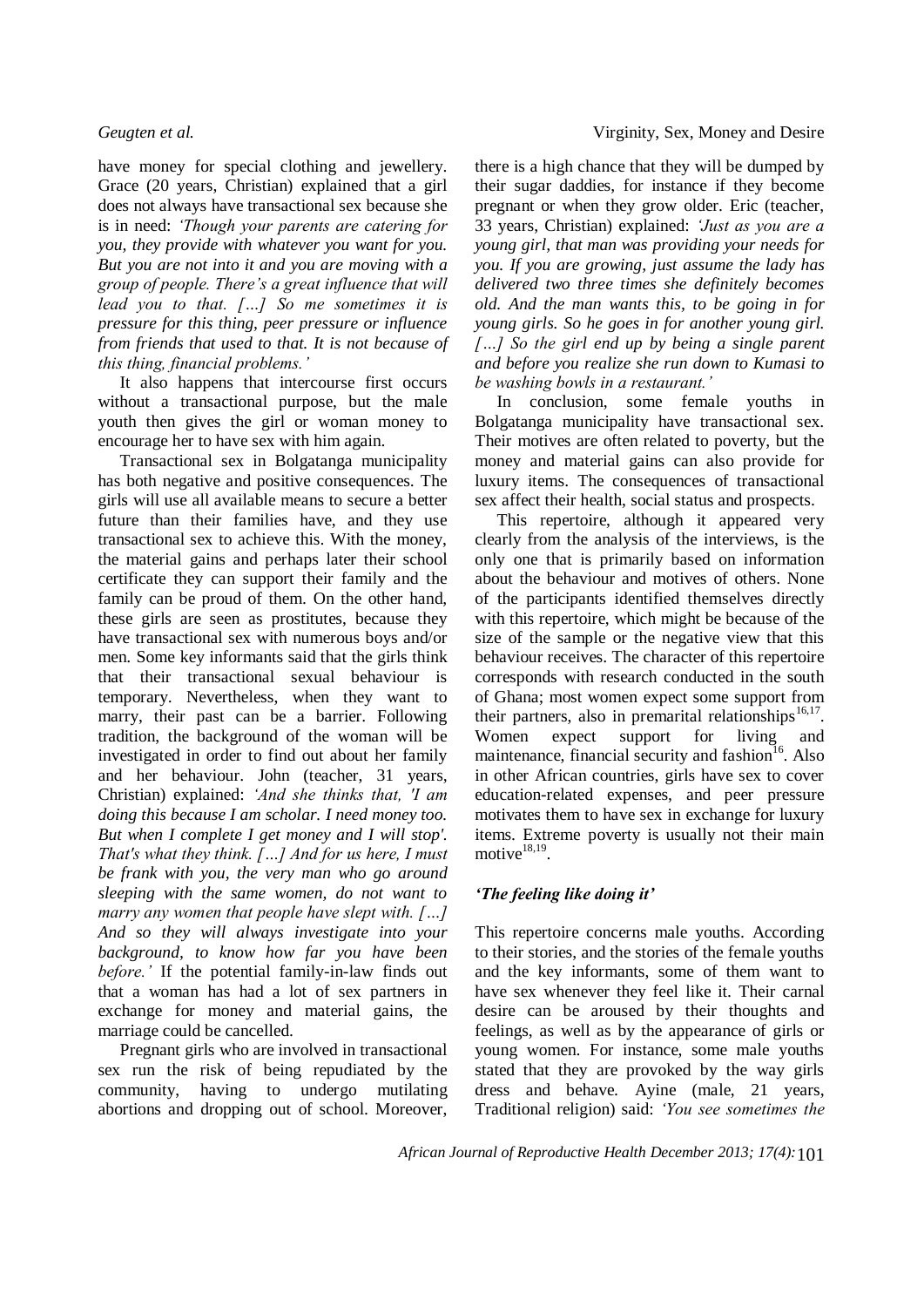*boy will look at the girl and that kind of sexual mind comes to you and sometimes it causes rapes. It brings about rape. […] Because they dress provocatively. Yes, ehh there is a kind of dressing that a girl will dress and you will not admire her. […] Or your mind will not send you to maybe having sex with her. But sometimes they dress in a way that even if you look at her, you can't help yourself. Then if you don't run away, you start, you see yourself forcing her or just raping her in public or something'.* From this citation it becomes clear that Ayine is aware rape is a crime, and that he can be sent to prison for it. He explained that even the threat of prison would not stop this kind of behaviour: *'Because of that feeling. You know sometimes you have strong sexual feeling that you can't do away with it. Unless you have the sex'.* 

According to the female youths, boys have brief relationships with girls merely to fulfil their sexual urge. Joyce (15 years, Christian) explained: *'Well, another thing, any of the boys they will just see you as a girl who will go out with you and I don't think they will marry you. They will go out with you and see another girl. And that's if they finish having sex with you. Was like most, like if you see someone saying, o my girlfriend. The only thing he is targeting is sex. And after having sex with you, he dumps you.'*

The male participants (both youths and adults) said that when a man needs to have sex, he is not able to control his behaviour. They need women and girls to fulfil their desire. Some men, even if they are married, have a special interest in young girls. Eric (33 years, Christian) explained: *'Uhmm, well, it happens because uhhh most men, excuse me to say this, part of our country, prepare to go in for young girls, small small girls. Because they believe the small small girls are nicer.'*

Both girls and women confirmed that boys and men need to have sex with them. A couple of mothers explained that men want sexual intercourse all of a sudden, and that women should be in for it as well. The mothers regretted that men do not pay much attention to foreplay. In conclusion, the repertoire 'The feeling like doing it' concerns the conceptions, motives and practices of youths and men who want to have sex whenever they feel like it.

## **Discussion**

In this study, four repertoires were conceptualized to explain the youths' conceptions, motives and practices concerning premarital sex in Bolgatanga municipality: 'Virginity is a treasure', 'Just a boyfriend–girlfriend', 'It's all about the money' and 'The feeling like doing it'. The repertoires cover personal, social and cultural factors influencing youths when it comes to engaging in or abstaining from premarital sexual relationships.

A small number of the youths, girls in particular, want to abstain from sex until they marry, and therefore fit the repertoire 'Virginity is a treasure'. However, the majority were or had recently been sexually active, most of them following the repertoire 'Just a boyfriend– girlfriend'. Some of the female youths had boyfriends and transactional sex, and can therefore also be assigned to the repertoire 'It's all about the money'. Finally, 'The feeling like doing it' repertoire is about boys and men who want to have sex whenever they feel like it, even with an unknown girl or woman. Individual youths can be assigned to more than one repertoire. If they fit one or two sexually active repertoires, they can also act as though they were virgins according to the 'Virginity is a treasure' repertoire, influenced by the dominant norms in their social and cultural environment.

'Virginity is a treasure' can be defined as the dominant ideology in Bolgatanga municipality: people should abstain from premarital sex. This ideology contrasts sharply with the practice: only a small proportion of young people actually behave according to this repertoire. Cultural tradition, religious convictions and government policy all contribute to the ideology of abstinence. First, the Frafra tradition and the Christian, Islamic and Traditional religions promote abstinence from sex until marriage. That this promotion of abstinence holds true today was confirmed by the majority of the interviewed religious leaders, parents, teachers, social workers and health workers in the area.

Second, some of the youths' reasons to abstain from having premarital sex are related to their focus on education. Adults also warn the youths that premarital sex will affect their education negatively. Third, the Ghanaian government has prioritized abstinence through the ABC approach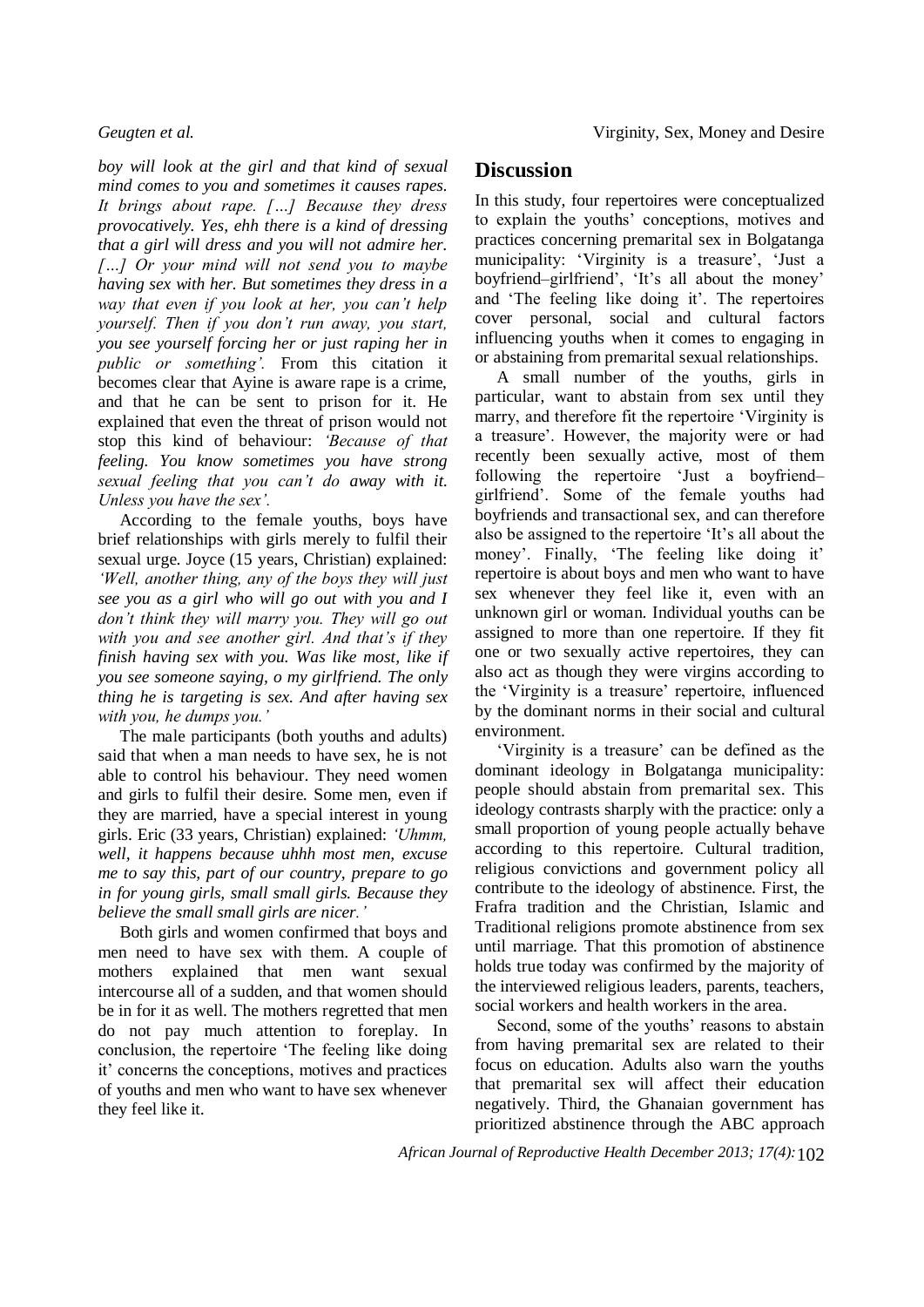for many years. The tradition of abstinence from sex before marriage is also common in other parts of Ghana and Africa, mainly influenced by culture, religion and the promotion of the ABC policy $1,3,4$ .

The commonness of premarital sex among youths can be defined as a practice, related to a counter ideology, which is expressed in the repertoires 'Just a boyfriend–girlfriend', 'It's all about the money' and 'The feeling like doing it'. This counter ideology is gaining ground with the growing influence of modernization. Premarital sex is engaged in at schools, at markets and in rural communities. An increasing marriage age goes hand in hand with increased school attendance of boys and girls, often boarding schools where they live for months together with their peers without any supervision by their families. In addition, events such as funerals and harvest celebrations are used by youths as opportunities to engage in premarital sex. Those gatherings have been practiced for many years, but these days some youths ignore their parents or elders when they warn them about pregnancies, STDs and dropping out of school, as consequences of their sexual activities. Other research in Ghana also found a gap between the low self-perceived risk of HIV infection and negative attitudes toward condom use, and the actual HIV  $risk^6$ . Furthermore, youths are informed about sex/premarital sex outside their own cultural context by the increasing availability of modern media such as the internet and television. This is mentioned in the literature as well: 'the traditional mechanism of grandmothers playing effective roles in educating young females about their sexuality and childbearing in most of Africa is steadily being overtaken by the information and communication technology' (pp.80) $^{20}$ .

Although the youths' premarital sexual behaviour is subject to change, gender-related patterns from the dominant ideology still have a strong influence. For instance, there is more tolerance of premarital sexual activity by male than by female youths. The latter are blamed and disrespected for having premarital sex, while for the former it is seen as virile and masculine. Moreover, some of the sexually active male youths promote premarital sex among other youths, even though they want to marry a virgin. The norms

among the youths for girls are ambiguous: girls should be sexually attractive but also selfcontrolled. The male youths feel 'provoked' and feel 'the urgent need to have sex' when girls or women are perceived as looking too sexy. Boys and men blaming girls and women, and *feeling*  provoked, be it based on real provocations or not, corresponds with a study in Senegal $^{21}$ .

It is striking that both male and female youths say that they will never fully trust their partners. This is probably influenced by the general norm that men have unlimited sexual freedom, which makes women constantly suspicious about their husbands. Women are accused of committing adultery, while men are not. The existence of polygamy in the Frafra tradition and in Islam and Traditional religion can also explain the tendency for men to seek multiple sexual partners<sup>16</sup>. A study in Ghana, Burkina Faso and Zambia raised concerns about the risks and consequences of this behaviour, such as the transmission of STDs, and stressed the need to promote the use of condoms by couples<sup>7</sup>.

Some of the female youths obtain money and material gains from premarital sex. In the present study, a distinction was made between the exchange of gifts and chop money in boyfriend– girlfriend relationships as part of their relationship and as a way for the male youths to show their interest, and transactional sex with money and gifts in direct exchange for sex. In both situations, the female youths have economic and social motives to have paid sex, such as poverty, education and peer pressure. These findings correspond with other African studies showing that money is not the only object exchanged in transactional sex, that the exchange of material goods is commonly used as an indicator of partner commitment in several African countries, and that not all girls and women who engage in transactional sex are economically disadvantaged, but also have social and complementary motives $8,19,22$ .

In conclusion, the four repertoires show the dynamics wherein the youths' premarital sexual behaviour in Bolgatanga municipality in the Upper East Region takes place. The dominant ideology of abstinence from sex until marriage contrasts with the counter ideology of allowing premarital sexual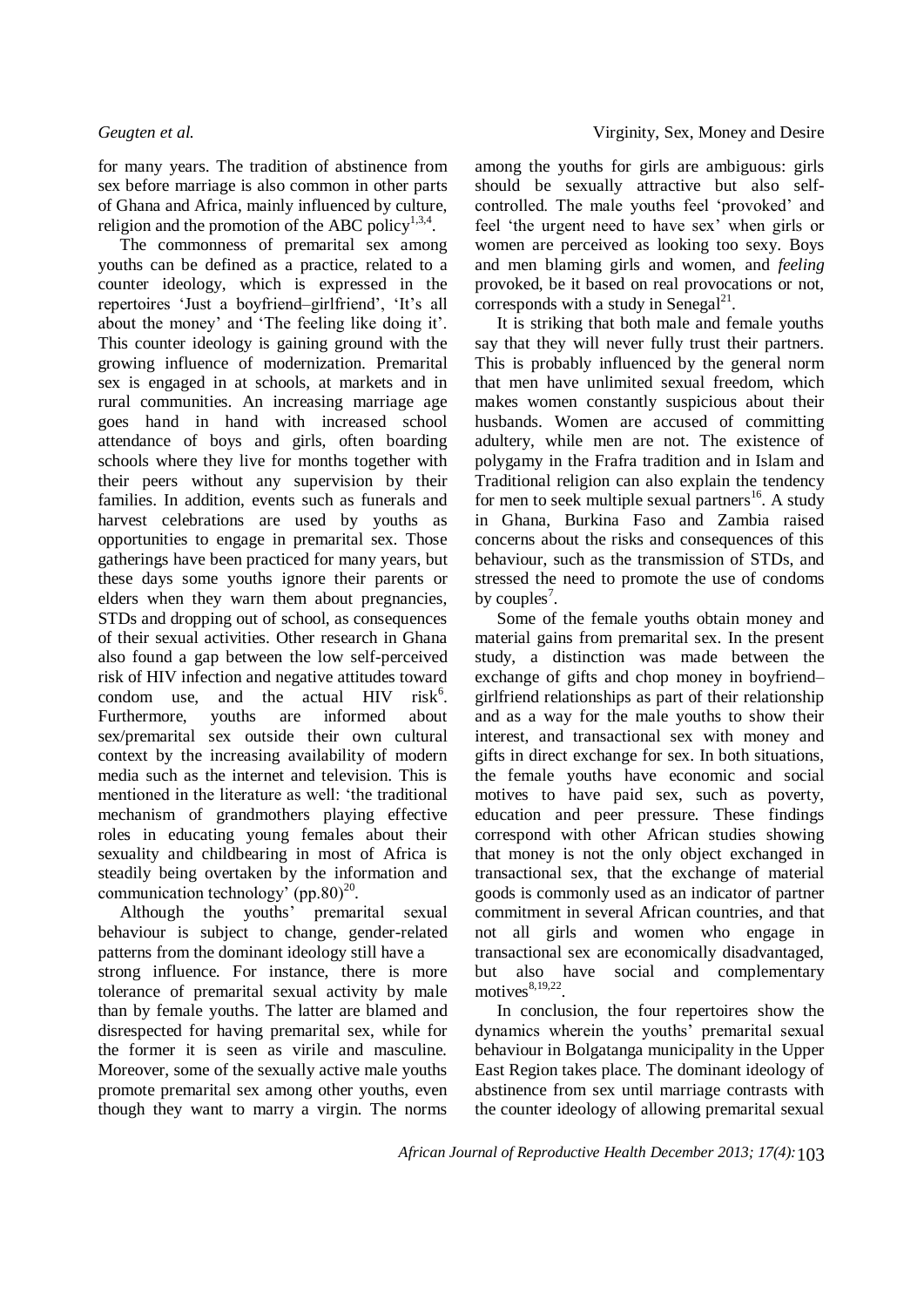relationships, influenced by the increasing modernization whereby the youths go to school, make use of new media, and live on campus under the compelling influence of peer groups and in the absence of familial authority. In addition, the gender differences within the dominant and the counter ideology are ambiguous: girls should both be virgins and have boyfriends, and boys can have multiple girlfriends but prefer to marry virgins.

This study was carried out in Bolgatanga municipality in order to gain more insight into a specific cultural context, as recommended in the literature<sup>7,8</sup>. However, the results of this study could also be of interest outside Bolgatanga. Ghanaian youths in general share social and cultural norms, and encounter similar challenges such as poverty, unemployment, school dropout, increasing modernization, peer pressure, gender differences, and limited authority of the family and elders. In particular the Upper East, Upper West and Northern regions have social and cultural norms and demographic factors in common, such as the rural circumstances, housing conditions, sources of income, school attendance and literacy rates $10-12$ . In addition, the Frafra are a subgroup of the Mole-Dagbani, which is the main ethnic group in the three northern regions, and the distribution of Christianity, Islam and Traditionalism in the three regions is relatively similar<sup>12</sup>. Moreover, students from the three northern regions usually attend boarding schools that are not in their own municipalities. Senior high boarding schools in Bolgatanga municipality receive students from the whole of Upper East, Upper West and the Northern Region, and the other way around.

The strength of this study is that youths and adults in urban and rural communities in a remote northern Ghanaian region shared their conceptions, norms and values, which has rarely been done before in the research area. The validity of results is increased because the interviews were held by the first author during three visits (she has been familiar with the area since 2000) and by two Dutch students during one visit. The interviewers experienced that participants looked at them as 'outsiders' who would leave again, thus ensuring the participants' privacy. Had only local interviewers been used, the participants could have been acquaintances and thus reduce the feeling of privacy for the participants. However, some of the interviews had to be assisted by a local interpreter due to the participants' limited English. The two interpreters were well known by the first author, critically selected based on their characteristics and well prepared for their task. In addition, they were not fervent supporters of either abstinence from or engagement in premarital sex.

It was expected that the participants would give socially desirable answers to suit the norms and values in the area. All interviewers stayed with Ghanaian host families during their visits in order to experience living in the research area and to understand and unobtrusively check aspects of the interviews. To increase the credibility of the findings, a meeting was held with a panel of six Ghanaians (25–35 years) from the research area about the constructed repertoires; only one of them had been interviewed as a key respondent.

This study also has some limitations. The sample included more male than female youths. In general, it was easier to reach the former than the latter. This could be explained by the fact that female youths more often stay at home and have more domestic duties, including after school. They were easier to reach individually, whereas the male youths were easier to reach in groups. Therefore, two group interviews with three and four males youths (of whom two were young adults), and two paired interviews were held. This explains the difference between the number of female youths (12) and the number of male youths (21) interviewed. An additional limitation is that the personal contact with the participants was less in the interviews in the local language with an interpreter, compared to the interviews in English.

The results of this study provide more knowledge of and insight into the youths' conceptions, motives and practices concerning premarital sex, which might contribute to the development of more effective SRH programmes. SRH programmes should take into account the increasing influence of modernity, the gender differences and the compelling influence of peer groups, which all contribute to premarital sexual relationships of the youths, with health and social problems as possible consequences thereof. SRH programmes could address gender-specific issues and the handling of peer-group influence, pay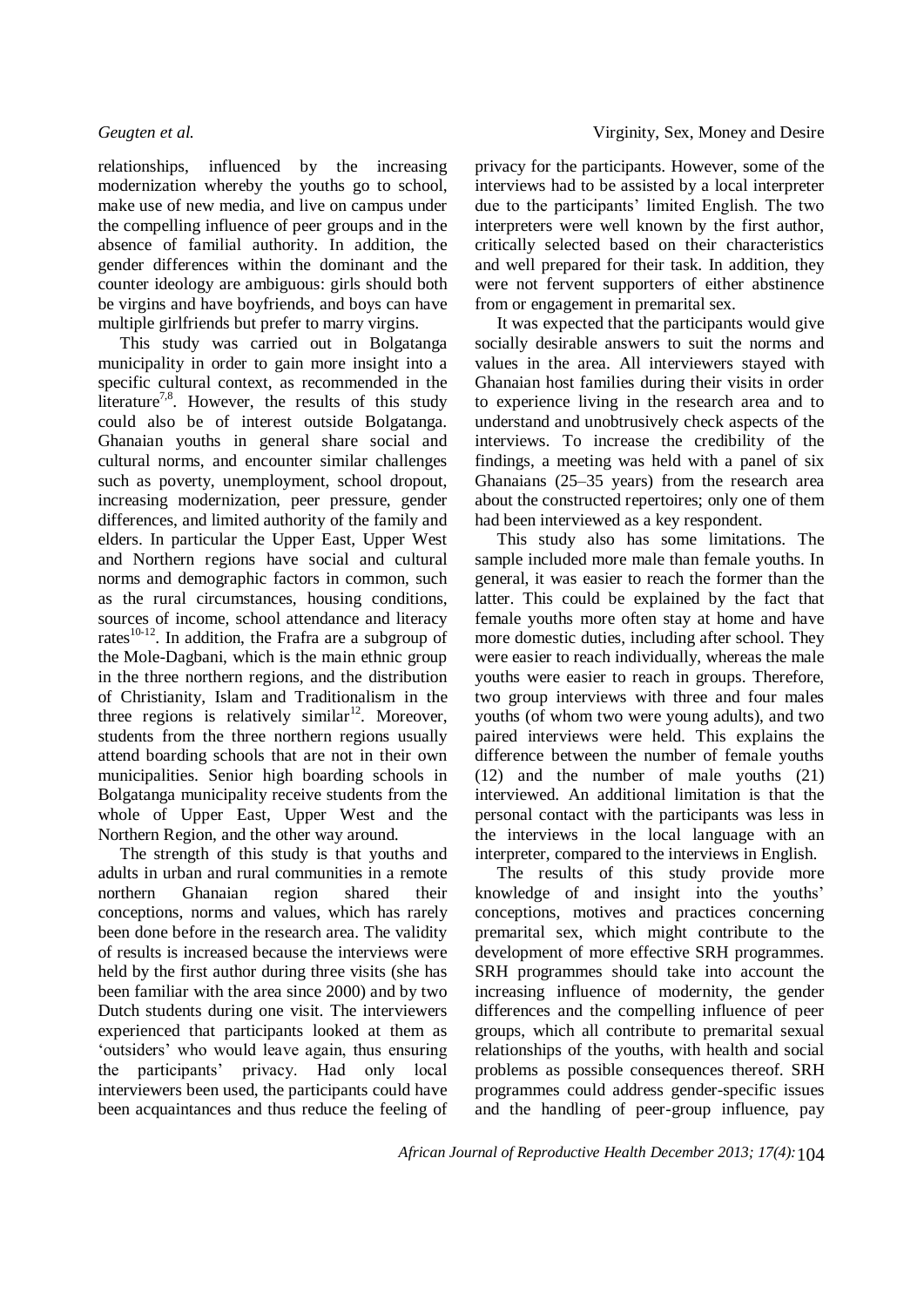attention to the youths' experience with new media and sex and relationships, and consider the internet as an educational channel. Finally, the youths themselves could be involved in the development and teaching of SRH programmes in order to keep informed about the changing premarital lives of youths.

In this study it became clear that some of the sexually active youths were ignoring the risks and negative consequences of their behaviour (i.e. pregnancies, STDs and dropping out of school). Therefore, further research is recommended concerning the motives of the youths to have unprotected premarital sex, and strategies that will keep them at school and continue their education. In addition, more research on transactional sex in relation to the motives and responsibilities of the male and female participants in such sex, their parents and other caretakers is needed. Finally, evaluation research of SRH programmes in relation to the conceptions, motives, practices and opinions of the youths and their teachers is required.

# **Contribution of Authors**

This study was designed by all four authors. Data collection was conducted by the first author (JvdG). Data analysis was also done by the first author; the coding processes were discussed among all authors. The first author prepared the manuscript together with the other three authors. All authors approved the manuscript.

## **References**

- 1. Awusabo-Asare K, Abane AM, Kumi-Kyereme K. Adolescent Sexual and Reproductive Health in Ghana: A Synthesis of Research Evidence. New York: The Alan Guttmacher Institute; 2004.
- 2. Haberland N, Chong E, Bracken H. Married Adolescents: An Overview. Paper prepared for the WHO/UNFPA/Population Council. Technical Consultation on Married Adolescents. Geneva: WHO/UNFPA/Population Council; 2003 9-12 December.
- 3. Mensch BS, Bagah D, Clark WH, Binka F. The changing Nature of Adolescence in the Kassena-Nankana District of Northern Ghana*. Studies in Family Planning* 1999;30(2):95–111.
- 4. Rondini S, Kingsley Krugu J. Knowledge, Attitude and Practices Study on Reproductive Health Among Secondary School Students in Bolgatanga, Upper East

Region, Ghana*. African Journal of Reproductive Health* 2009; December; 13(4):51–66.

- 5. Duong LQ, Debpuur C, Kahn K. Sexually Transmitted Disease Prevention: Knowledge, Attitudes, and Practices Among School Pupils in Rural Ghana*. International Journal of Infectious Diseases* 2008; December; 12(1):179–80.
- 6. Awusabo-Asare K, Biddlecom A, Kumi-Kyereme A, Patterson K. Adolescent Sexual and Reproductive Health in Ghana: Results from the 2004 National Survey of Adolescents. New York: Guttmacher Institute; 2006. Report No.: 22.
- 7. Stephenson R. Community Influences on young people's sexual behavior in three African countries*. American Journal of Public Health* 2009;99(1):102–9.
- 8. Reeuwijk v, M. *Because of temptations. Children Sex and HIV/AIDS in Tanzania.* Diemen: AMB Publishers; 2010.
- 9. Ghana Statistical Service. Population by Region, District, Age Groups and sex, 2010. Ghana: Ghana Statistical Service; 2012 October.
- 10. Ghana Statistical Service. 2000 Population and Housing census. Analysis of district data and implications for planning Upper East Region. Ghana: Ghana Statistical Service; 2005 August.
- 11. Atinga SA. Death and Dying. A study of the Mortuary Rites of the Frafra of Northern Ghana in the Light of the Christian Funeral Liturgy. An Attempt at Inculturation [dissertation]. Katholieke Universiteit Leuven, Faculty of Theology; 2006.
- 12. Ghana Statistical Service. Ghana living standards survey. Report of the fifth round (GLSS 5). Ghana: Ghana Statistical Service; 2008 September.
- 13. Strauss, AL, Corbin JM. Basics of qualitative research: Techniques and procedures for developing grounded theory. 2nd ed. Thousand Oaks, CA: Sage; 1998.
- 14. Potter J, Wetherell M. *Discourse and social psychology: Beyond attitudes and behaviour.* London: Sage; 1987.
- 15. Odoi-Agyarko K. Female Genital Mutilation and Reproductive Health Morbidity in Second Cycle School Girls in Bolgatanga District*. Ghana Medical Journal* 2000;35(3).
- 16. Ankomah A. Sex, Love, Money and AIDS: The Dynamics of Premarital Sexual Relationships in Ghana*. Sexualities* 1999;2(3):291–308.
- 17. Anarfi JK, Awusabo-Asare K. Experimental research on sexual networking in some selected areas of Ghana*. Health Transition Review* 1993;3(supplementary issue):1–15.
- 18. Chatterji M, Murray N, London D, Anglewicz P. The Factors Influencing Transactional Sex Among Young Men and Women in 12 Sub-Saharan African Countries*. Social Biology* 2005;52(1–2):56–72.
- 19. Masvawure T. 'I just need to be flashy on campus': female students and transactional sex at a university in Zimbabwe*. Culture, Health & Sexuality: An International Journal for Research, Intervention and Care* 2010;12(8):857–70.
- 20. Kwankye SO, Augustt E. Media Exposure and Reproductive Health Behaviour Among Young